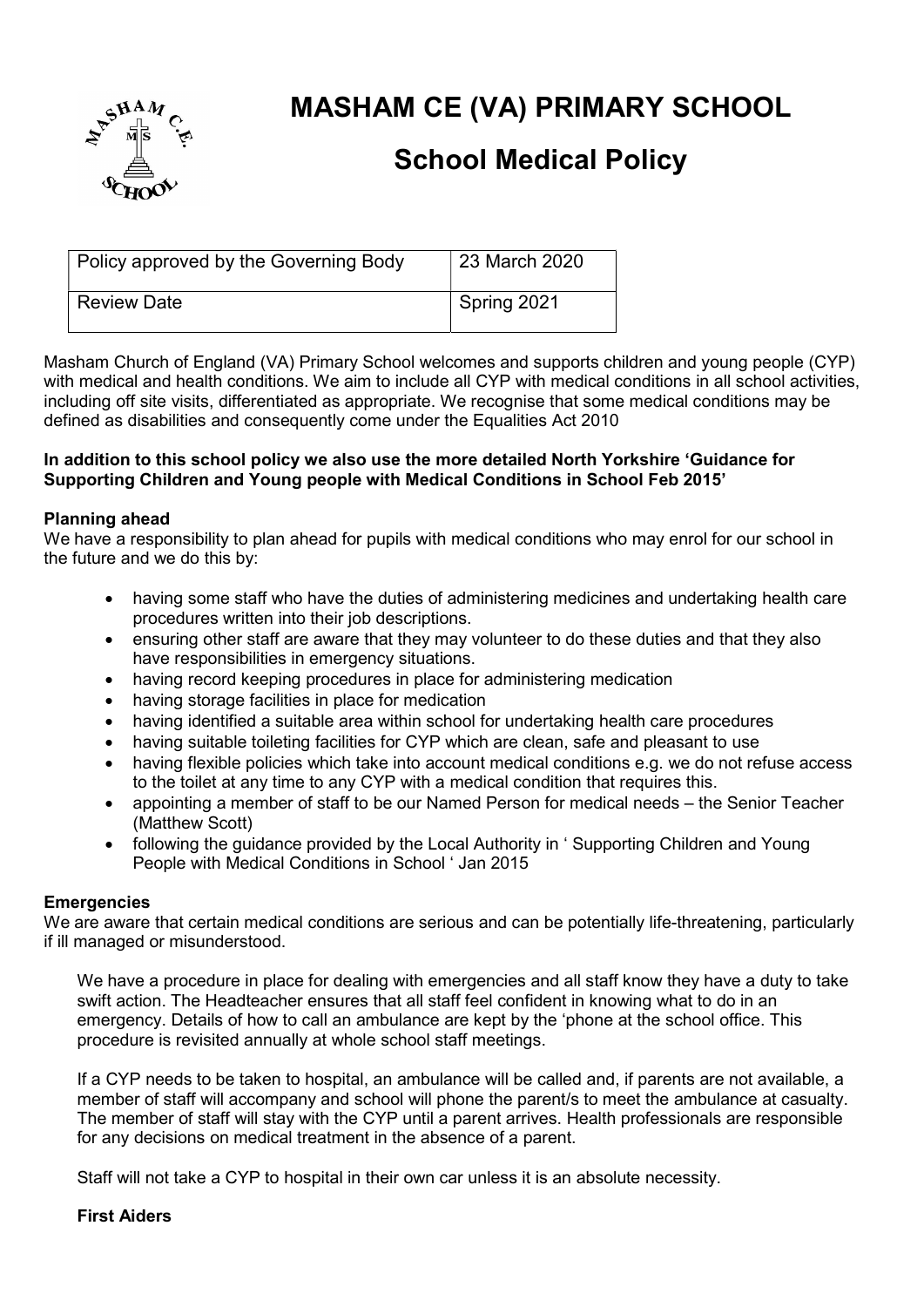We have trained first aiders on site at all times throughout the school day who are aware of the most common serious medical conditions at this school. Training is refreshed every three years.

## Procedure to be followed when school is notified that a CYP has a medical condition:

- 1. seek further information from parents and health professionals
- 2. determine whether an Individual healthcare plan or a risk assessment is required
- 3. arrange a meeting to develop the Individual health care plan
- 4. arrange any staff training
- 5. Implement and monitor Individual healthcare plan.

#### Staff training

Staff who support CYP with specific medical conditions must receive additional training from a registered health professional. Training requirements are determined via Individual healthcare plans. The Head teacher is responsible for ensuring staff are suitably trained by liaising with the relevant healthcare professional. Any member of staff who is trained but feels unable to carry out these duties competently ( for example due to having an injury/condition themselves or due to further training being required ) must report this as soon as possible to the Headteacher who will make appropriate arrangements.

Arrangements for policies and procedures will be discussed with the new member of staff by the Headteacher or Senior Teacher. Training will be arranged as appropriate.

The School Business Manager keeps a training record and ensures training is refreshed as appropriate. The Headteacher is involved in determining the competency of a member of staff in undertaking specific procedures (see Working Together)

Staff who complete records are shown by the Headteacher / Senior Teacher how these are to be completed and managed. The Headteacher quality ensures this on a termly basis.

Staff must not give prescription medicines or undertake healthcare procedures without appropriate training. In some cases written instructions from the parent or on the medication container dispensed by the pharmacist is sufficient and the Headteacher will determine this.

#### Whole school staff awareness training

We aim for all staff to receive basic awareness training in the following more common conditions:

- asthma
- $\bullet$  epilepsy
- allergic reaction

This training is delivered by medical professionals as required for pupils. This is supported by having information about these conditions located in the school office.

#### Staffing of CYPS with specific medical conditions

The Headteacher is responsible for ensuring that all **relevant** staff will be made aware of a CYPs condition as soon as possible.

Any supply teachers / covering staff will be informed, as appropriate, via information in the class register and from the class teacher.

CYP with Individual Healthcare Plans have staff named in their plan who have been trained to undertake the procedures in the plan. The Headteacher ensures there are enough staff named to cover for absences and to allow for staff turnover.

#### Administration of medication at school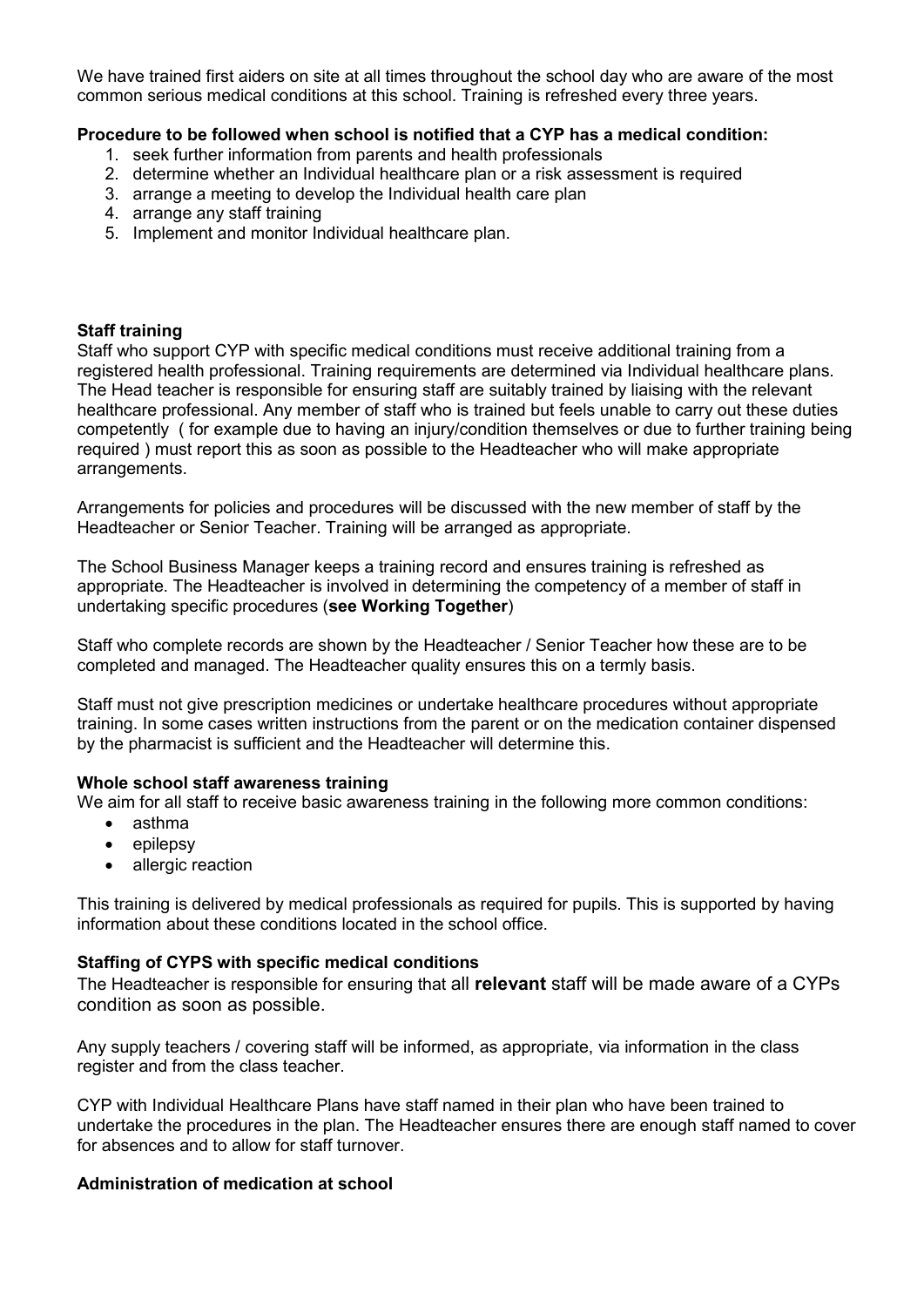Wherever possible we allow CYP to carry their own medicines and relevant devices and where CYP self-administer we will provide supervision as appropriate

- We will only administer medication at school when it is essential to do so and where not to do so would be detrimental to a CYPs health.
- We will only accept medication that has been **prescribed** by a doctor, dentist, nurse prescriber or pharmacist prescriber.
- We will only accept non prescribed medication if it is included in an Individual Healthcare Plan or if we have a written procedure in place for that type of medication which has been authorised by NYCC insurance.
- We will not give Aspirin to any CYP under 16 unless it is prescribed
- We only give medication when we have written parental permission to do so.
- Where appropriate, CYP are encouraged to carry and administer their own medication with a spare being kept if appropriate in agreed areas.
- Medication not carried by CYP is stored appropriately on an individual case basis.
- Controlled drugs are stored appropriately on an individual case basis.
- CYP who do not carry and administer their own medication know where it is stored and how to readily access it.

#### Administration of medication - general

- All staff are aware that there is no legal or contractual duty for any member of staff to administer medication or supervise a CYP taking medication unless they have been specifically contracted to do so or it is in their job description.
- For medication where no specific training is necessary, any member of staff may administer prescribed and non-prescribed medication to pupils but only with a parent's written consent.
- Some medicines require staff to receive specific training on how to administer it from a registered health professional.

#### CYP who can manage their own needs

We encourage all CYP to manage as much of their own needs as is appropriate. The Headteacher will determine after discussion with parents whether a CYP is competent to manage their own medicine and procedures. Where a CYP has been recently diagnosed, or has an additional disability/condition e.g. visual impairment, we support them to gradually take on more of their own care, over time, as appropriate with the aim of them becoming as independent as possible.

We aim for our CYP to feel confident in the support they receive from us to help them do this.

#### School Trips

Staff organising our school trips ensure:

- they plan well in advance.
- they seek information about any medical / health care needs which may require management during a school trip. This is specifically relevant for residential visits when CYP may require medication / procedures that they would not normally require during the daytime.
- that any medication, equipment, health care plans are taken with them and kept appropriately during the trip.
- They do a risk assessment which includes how medical conditions will be managed on the trip. Staff are aware that some CYP may require an individual risk assessment due to the nature of their medical condition.

#### Safe storage – general

- The Headteacher ensures the correct storage of medication at school
- The Headteacher ensures the expiry dates for all medication stored at school are checked termly and informs parents in advance of the medication expiring.
- Some medications need to be refrigerated. These are stored in a clearly labelled airtight container in the fridge located in the staffroom.

#### Refusal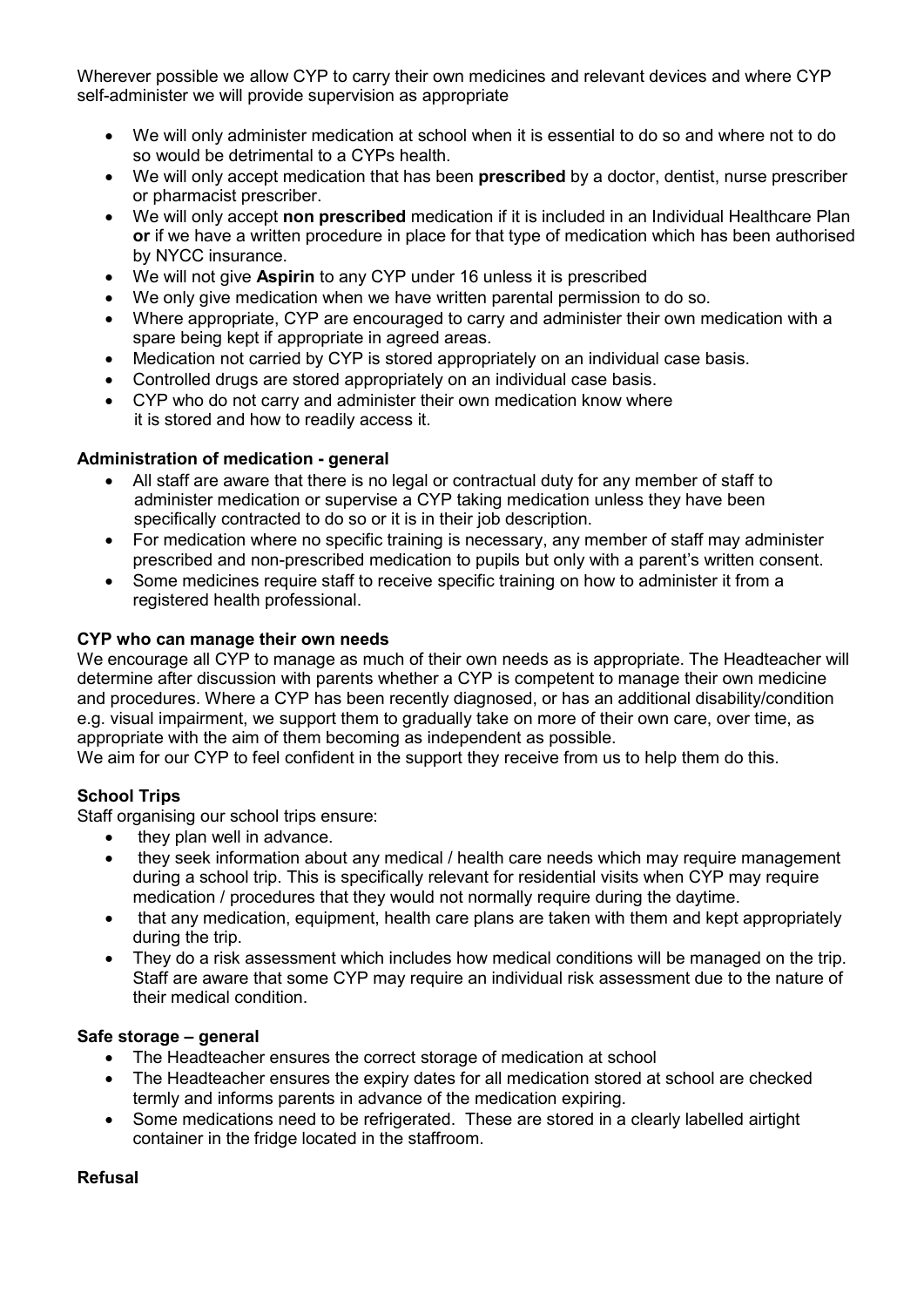If a CYP refuses to take their medication school staff will note this on the administration of medication record. Parent/s will be informed as soon as is reasonably possible so that they can make alternative arrangements.

## Accepting Medicines

- The School Business Manager along with the parent/s, ensures that all medication brought into school is clearly labelled with the CYPs name, the name and dose of medication and the frequency of dose. It must be in the original, full packaging containing the accompanying information leaflet. The exception to this is any item agreed on a health care plan.
- Wherever possible medicines should be passed from the parent to the school office.

## Safe disposal

- Parents are asked to collect out of date medication.
- If parents do not collect out of date medication, it is taken to a local pharmacy for safe disposal.

## Record keeping

The following records are kept in school

| Name of record                                                                                              | <b>Location of record</b>                         | Who completes it                   | Who quality assures it<br>& how often |
|-------------------------------------------------------------------------------------------------------------|---------------------------------------------------|------------------------------------|---------------------------------------|
| Whole school<br>administration of<br>medication record                                                      | <b>School Office</b>                              | Person administering<br>medication | Headteacher - annually                |
| Individual<br>administration of<br>medication record - for<br>CYP who have frequent<br>& regular medication | As agreed in individual<br><b>Healthcare Plan</b> | Person administering<br>medication | Headteacher - annually                |
| Staff training $log -$<br>including first aid                                                               | <b>School Office</b>                              | <b>School Business</b><br>Manager  | Headteacher - annually                |
| <b>School Medical</b><br>Register                                                                           | School Office / pupil<br>contact file             | Admin staff                        | Headteacher - annually                |

All these records will be kept securely and in accordance with NYCCs Records Retention and Disposal Schedule. All electronic records will be password protected.

#### Enrolment forms

We ask on our enrolment form if a CYP has any medical /health conditions. Parents are requested to update as required.

#### Individual Healthcare Plans

- For CYP with more complex medical needs we use Individual healthcare plans to record important details. Individual healthcare plans are held on the staff server in accordance with data protection. They are updated when and if there are significant changes and also annually reviewed with parents and health care professionals.
- The Senior Teacher will develop Individual Healthcare Plans and the Headteacher will hold overall responsibility for ensuring any Individual healthcare Plans are in place.
- The Headteacher is responsible for checking Individual Healthcare Plans on a termly basis to ensure they are up to date and being implemented correctly.
- The Headteacher is responsible for Individual Healthcare Plans to be shared on a need to know basis with staff who are directly involved with implementing them.
- The Headteacher is responsible for Individual Healthcare Plans to be shared, with parent/s permission, with NYCC risk management and insurance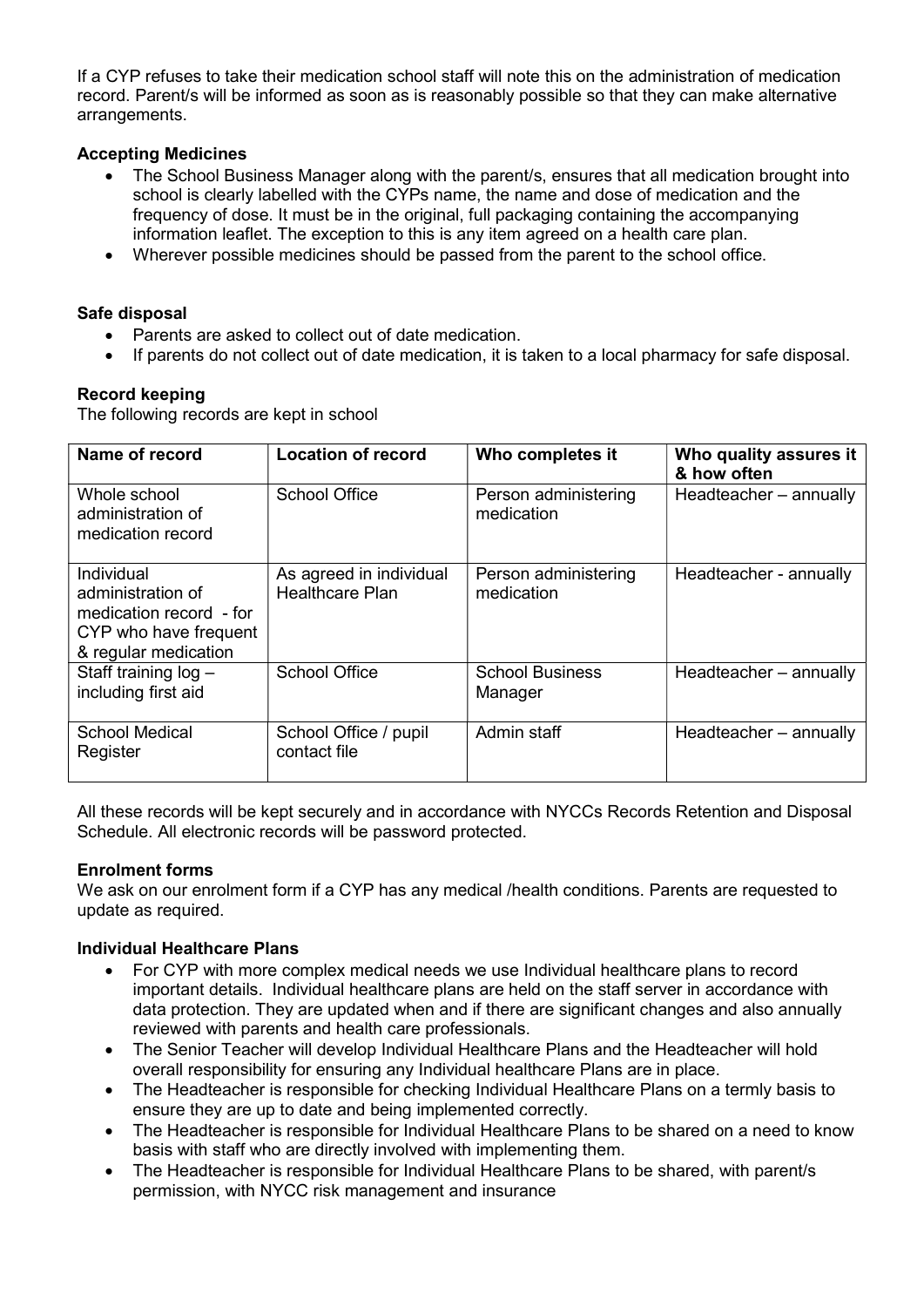## School Medical register

We keep a centralised register of CYP with medical needs. The Senior Teacher has responsibility for keeping the register up to date.

#### Asthma

- School staff are aware that, although it is a relatively common condition, asthma can develop into a life threatening situation.
- We have a generic asthma plan in place in school which details how asthma attacks are managed. This plan is displayed in the school office with the guidance on infectious control in schools poster.
- CYP who have asthma will not have an Individual Healthcare Plan unless their condition is severe or complicated with further medical conditions.

## Working Together

A number of people and services may be involved with a CYP who has a medical condition e.g. parent/s, CYP themselves, Healthy Child Nurse, specialist nurse, community nurse etc.

We seek and fully consider advice from everyone involved and from the Local Authority to assist us in our decisions around a CYPs medical needs.

We aim to maintain regular contact with our Healthy Child nurse who may inform us of any CYP who have health conditions that we are not already aware of e.g. where a CYP has developed a new condition.

We work together to identify needs, identify training, draw up Individual Healthcare Plans, identify staff competency in procedures etc. However the Headteacher and Governing body take overall responsibility for ensuring a CYPs needs are met in school.

We work together to ensure our policy is planned, implemented and maintained successfully.

#### Headteacher

The Headteacher holds overall responsibility for the following but may delegate some of the responsibilities to a named person:

- Ensure the school is inclusive and welcoming and that the medical conditions policy is in line with local and national guidance and policy frameworks.
- Liaise between interested parties including CYP, school staff, special educational needs coordinators, pastoral support/welfare officers, teaching assistants, Healthy Child Nurse, parents and governors.
- Ensure the policy is put into action, with good communication of the policy to all.
- Ensure every aspect of the policy is maintained.
- Ensure information held by the school is accurate and up to date and that there are
- good information sharing systems in place using Individual Healthcare plans.
- Ensure CYP confidentiality.
- Assess the training and development needs of staff and arrange for them to be met.
- Provide/arrange provision of regular training for school staff in managing the most common medical conditions in school.
- Ensure all supply staff and new teachers know and implement the medical conditions policy.
- Update the medical policy at least once a year according to review recommendations and recent local and national guidance and legislation.
- Ensure absences due to medical needs are monitored and alternative arrangements for continuing education are in place.
- Ensure Individual Healthcare plans are completed and reviewed annually.
- Check medication held in school termly for expiry dates and dispose of accordingly
- Inform parents when supply of medicine needs replenishing / disposing
- Quality assure record keeping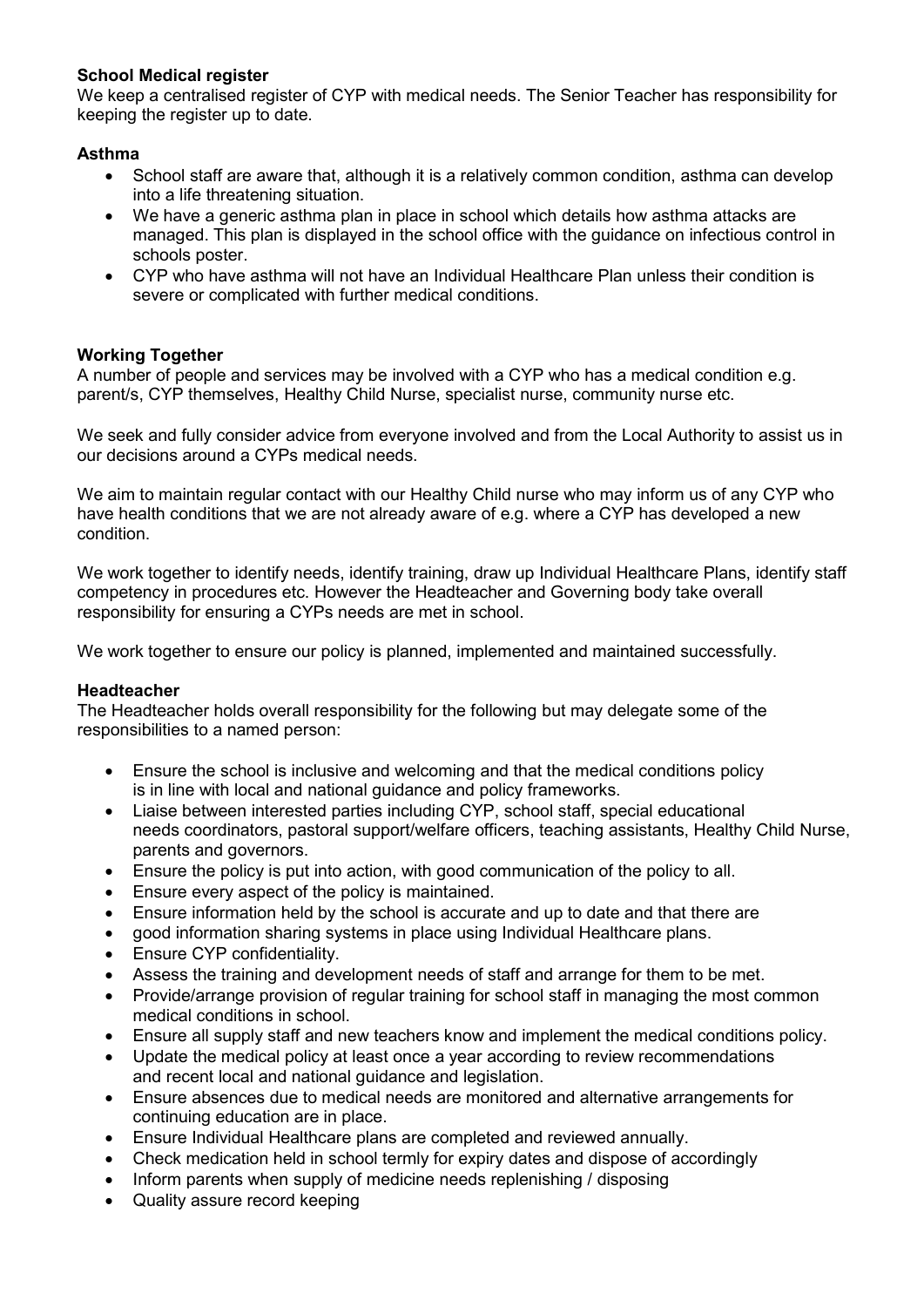- Work together to quality assure staff competency in specific procedures
- Regularly remind staff of the school medical policy and procedures

## School staff

All staff have a responsibility to :

- Be aware of the potential triggers, signs and symptoms of common medical conditions and know what to do in an emergency.
- Understand and implement the medical policy.
- Know which CYP in their care have a medical condition.
- Allow all CYP to have immediate access to their emergency medication.
- Maintain effective communication with parents including informing them if their child has been unwell at school.
- Ensure CYP who carry their medication with them have it when they go on a school trip or out of the classroom e.g. to the field for PE
- Be aware of CYP with medical conditions who may be experiencing bullying or need extra social support.
- Ensure all CYP with medical conditions are not excluded unnecessarily from activities they wish to take part in.
- Ensure CYP have the appropriate medication or food with them during any exercise and are allowed to take it when needed.

## Teaching staff

Teachers at this school have a responsibility to:

- Ensure CYP who have been unwell catch up on missed school work.
- Be aware that medical conditions can affect a CYP's learning and provide extra help when needed.
- Liaise with parents, healthcare professionals and special educational needs co-ordinator if a CYP is falling behind with their work because of their condition.

#### First aiders

First aiders at this school have a responsibility to:

- Give immediate help to casualties with common injuries or illnesses and those arising from specific hazards within the school.
- When necessary ensure that an ambulance or other professional medical help is called.
- Check the contents of first aid kits and replenish as necessary

#### Senior Teacher

has a responsibility to:

- Help update the school's medical condition policy.
- Develop Individual Healthcare Plans
- Keep the register up to date.
- Know which CYP have a medical condition and will liaise with the SENCO to determine which have special educational needs because of their condition.
- Liaise with the SENCO to ensure teachers make the necessary arrangements if a CYP needs special consideration or access arrangements in exams or coursework.

CYP have a responsibility to:

- Treat other CYP with and without a medical condition equally.
- Tell their parents, teacher or nearest staff member when they or another CYP is not feeling well.
- Treat all medication with respect.
- Know how to gain access to their medication (includes emergency medication)
- Ensure a member of staff is called in an emergency situation

Parents are expected to support their child by:

Telling school if their child has / develops a medical condition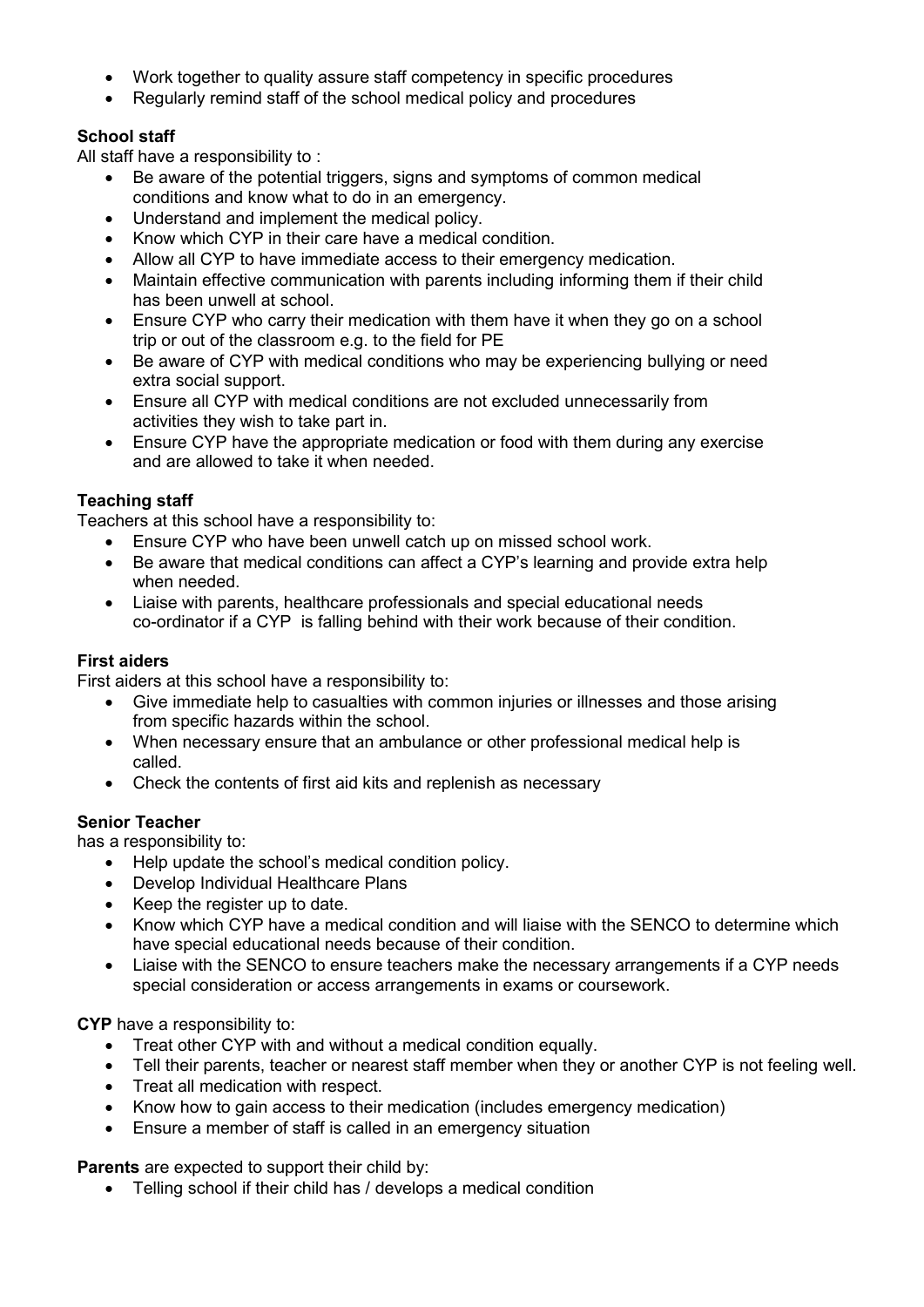- immediately informing (the school office) in writing if there are any changes to their child's condition or medication.
- ensuring that they/ their emergency representative is contactable at all times.
- Administering medication out of school hours wherever possible
- Undertaking health care procedures out of school hours wherever possible
- Ensuring they supply school with correctly labelled in date medication.
- Contributing to the writing of individual health care plans / intimate personal care plans as appropriate
- Completing the necessary paperwork e.g. request for administration of medication
- Collecting any out of date or unused medicine from school for disposal
- Keeping their child at home if they are not well enough to attend school / infectious to other people
- Ensure their child catches up on any school work they have missed.
- Ensure their child has regular reviews about their condition with their doctor or specialist healthcare professional.

Parents who do not provide this support should be aware that we may not be able to fully support their CYP's medical condition in school.

## School procedure to be followed on being notified of a CYPs medical condition;

Notification of a CYPs medical condition may come via a number of routes e.g. by parents, Healthy Child nurse, admission forms etc.

Whatever the route the Headteacher must be informed as soon as possible.

The Headteacher / Senior Teacher must then:

- Seek further information about the condition
- Determine with the support of parents and relevant health professional whether an Individual Healthcare Plan is required
- Identify any medication / health care procedures needed
- Identify any aspects of a CYPs care they can manage themselves
- Identify which staff will be involved in supporting the CYP
- Identify what, if any, training is needed, who will provide this and when
- Identify which staff need to know the details of the CYPs medical condition and inform them as appropriate
- Ensure parent/s written permission is received for any administration of medication

#### Unacceptable Practice

School staff use their discretion about individual cases and refer to a CYP's Individual Healthcare Plan, where they have one, however; it is not generally acceptable to:

- Prevent CYP from accessing their inhalers or other medication
- Assume every CYP with the same condition requires the same treatment
- Ignore the views of the CYP and their parents
- Ignore medical evidence or opinion although this may be challenged
- Send CYP with medical conditions home frequently or prevent them from staying for normal school activities e.g. lunch unless it is specified in the CYP's Individual Healthcare Plan
- Send an ill CYP to the school office or medical room without a suitable person to accompany them
- Penalise CYP for their attendance record if their absences relate to their medical condition e.g. hospital appointments
- Prevent pupils from drinking, eating or taking toilet breaks whenever they need in order to manage their medical condition
- Require parents, or otherwise make them feel obliged to come into school to provide medical support to their child, including toileting issues and manual handling issues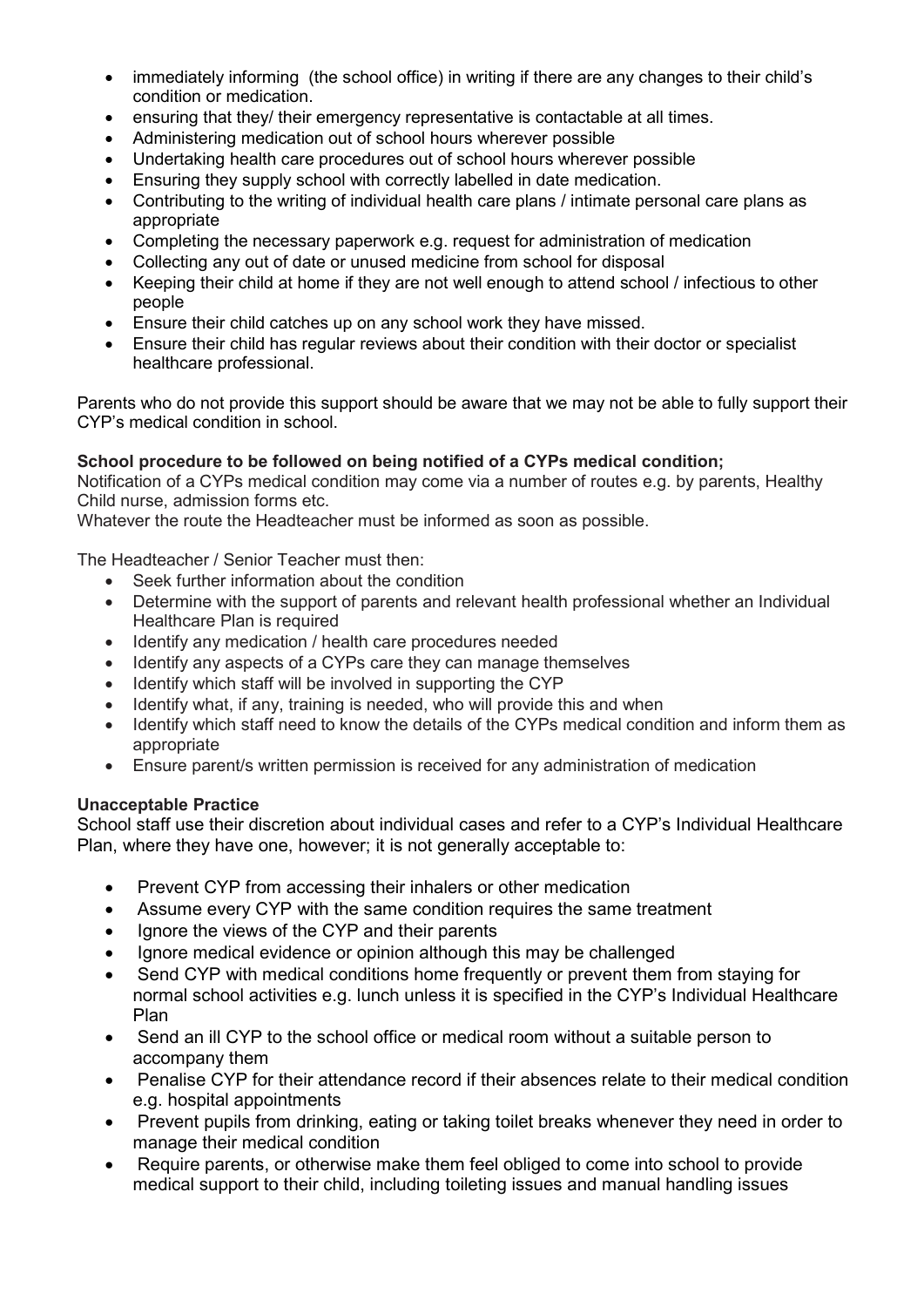• Prevent CYP from participating, or create unnecessary barriers to children participating in any aspect of school life, including school trips e.g. by requiring the parent to accompany the CYP.

#### Data Protection

We will only share information about a CYPs medical condition with those staff who have a role to play in supporting that child's needs. In some cases e.g. allergic reactions it may be appropriate for the whole school to be aware of the needs. In other cases e.g. toileting issues, only certain staff involved need to be aware. We will ensure we have written parental permission to share any medical information.

#### School environment

We will ensure that we make reasonable adjustments to be favourable to CYP with medical conditions. This includes the physical environment, as well as social, sporting and educational activities.

#### Physical Environment

We have an accessibility plan which outlines how we aim to develop our facilities and staffing to meet potential future health care needs e.g. improved physical access, improved toilet facilities.

#### Education and learning

We ensure that CYP with medical conditions can participate as fully as possible in all aspects of the curriculum and ensure appropriate adjustments and extra support are provided.

Teachers and support staff are made aware of CYP in their care who have been advised to avoid or take special precautions with particular activities.

We ensure teachers and PE staff are aware of the potential triggers for pupils' medical conditions when exercising and how to minimise these triggers.

Staff are aware of the potential for CYP with medical conditions to have special educational needs (SEN). The school's SEN coordinator consults the CYP, parents and pupil's healthcare professional to ensure the effect of the CYPs condition on their schoolwork is properly considered

#### **Insurance**

The Headteacher is responsible for ensuring staff are insured to carry out health care procedures and administer medication. A copy of the NYCC insurance policy is located in the school office and is available to all staff involved.

Additional insurance may need to be taken out for specific procedures and the Headteacher will ensure relevant staff are able to access a copy of the insurance policy.

#### **Complaints**

For details on how to make a complaint around medical issues in school please follow our school complaints procedure available from the school website.

#### Home to school transport

Parents are responsible for informing SEN transport or Integrated Passenger transport if their child has a medical need that they may require assistance with during the journey to and from school.

#### Dignity and Privacy

At all times we aim to respect the dignity and privacy of all CYP with medical conditions. We do this by only sharing information with those who have a role in directly supporting the CYPs needs. We are considerate when giving / supervising medication / managing health care needs.

#### Distribution of the school medical policy

Parents are informed about this school medical policy:

• Via the school's website, where it is available all year round